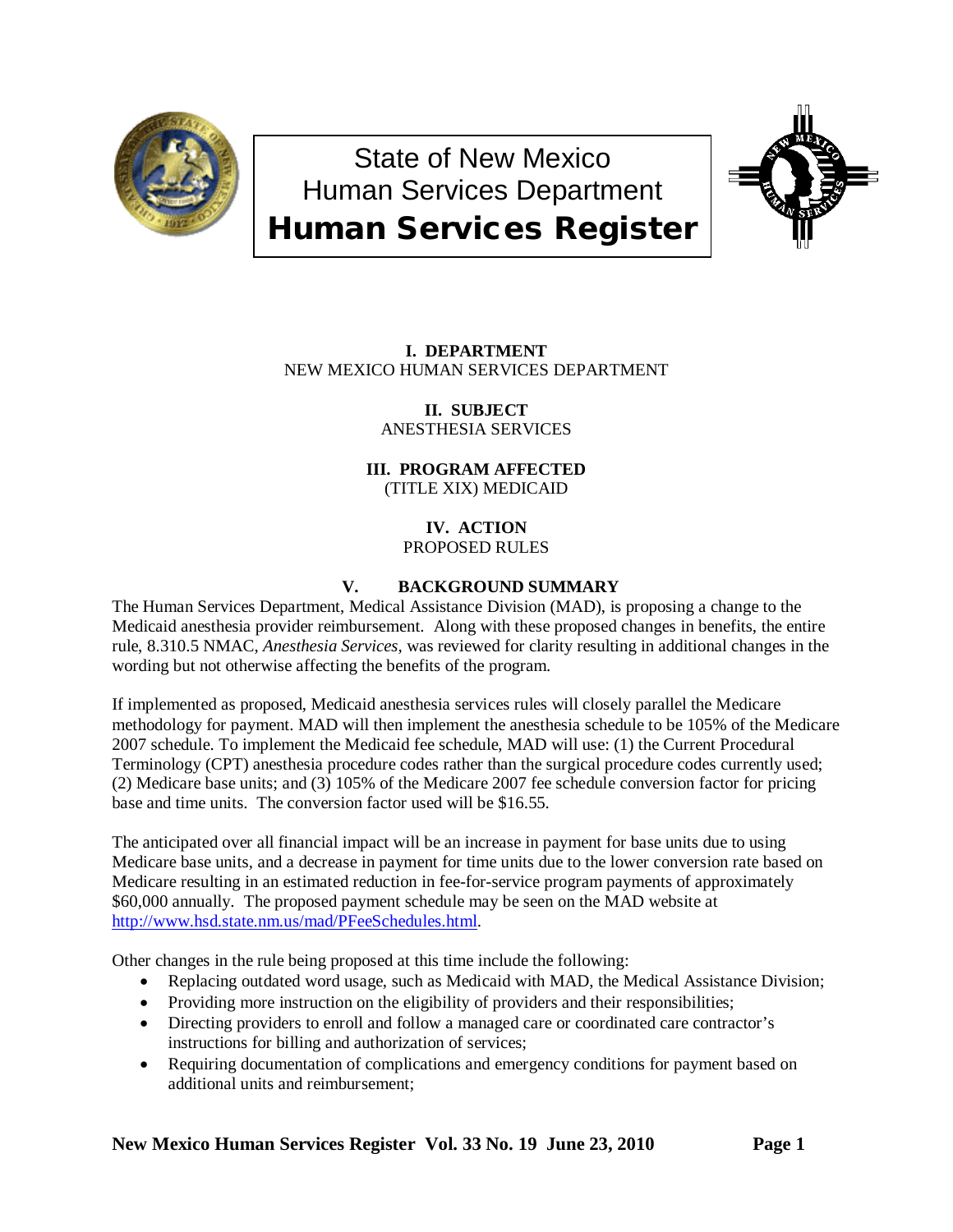• Adding language to align MAD rules with Medicare reimbursement practices including eliminating separate payment for qualifying circumstances and physical status modifier.

## **VI. RULES**

These proposed rule changes refer to 8.310.5 NMAC of the Medical Assistance Program Policy Manual. This register is available on the Medical Assistance Division web site at [www.hsd.state.nm.us/mad/registers/2010](http://www.hsd.state.nm.us/mad/registers/2010) . The proposed rule changes are attached to the register. If you do not have Internet access, a copy of the rules may be requested by contacting the Medical Assistance Division at 505-827-3156.

# **VII. EFFECTIVE DATE**

The Department proposes to implement these rules effective September 15, 2010.

## **VIII. PUBLIC HEARING**

A public hearing to receive testimony on these proposed rules will be held at 10:00 a.m. on Thursday, July 29, 2010, in the South Park conference room, 2055 S. Pacheco, Ste. 500-590, Santa Fe, NM.

If you are a person with a disability and you require this information in an alternative format or require a special accommodation to participate in the public hearing, please contact the Division toll free at 1-888- 997-2583 and ask for extension 7-3156. In Santa Fe call 827-3156. The Department's TDD system may be accessed toll-free at 1-800-659-8331 or in Santa Fe by calling 827-3184. The Department requests at least ten (10) days advance notice to provide requested alternative formats and special accommodations.

Copies of all comments will be made available by the Medical Assistance Division upon request by providing copies directly to a requestor or by making them available on the MAD website or at a location within the county of the requestor.

#### **IX. ADDRESS**

Interested persons may address written or recorded comments to:

Kathryn Falls, Secretary Human Services Department P.O. Box 2348 Santa Fe, New Mexico 87504-2348

These comments must be received no later than 5:00 p.m. on July 29, 2010. Written and recorded comments will be given the same consideration as oral comments made at the public hearing. Interested persons may also address comments via electronic mail to: [Magdalena.Romero@state.nm.us.](mailto:Magdalena.Romero@state.nm.us)

# **X. PUBLICATIONS**

Publication of these rules approved by:

KATHRYN FALLS, SECRETARY HUMAN SERVICES DEPARTMENT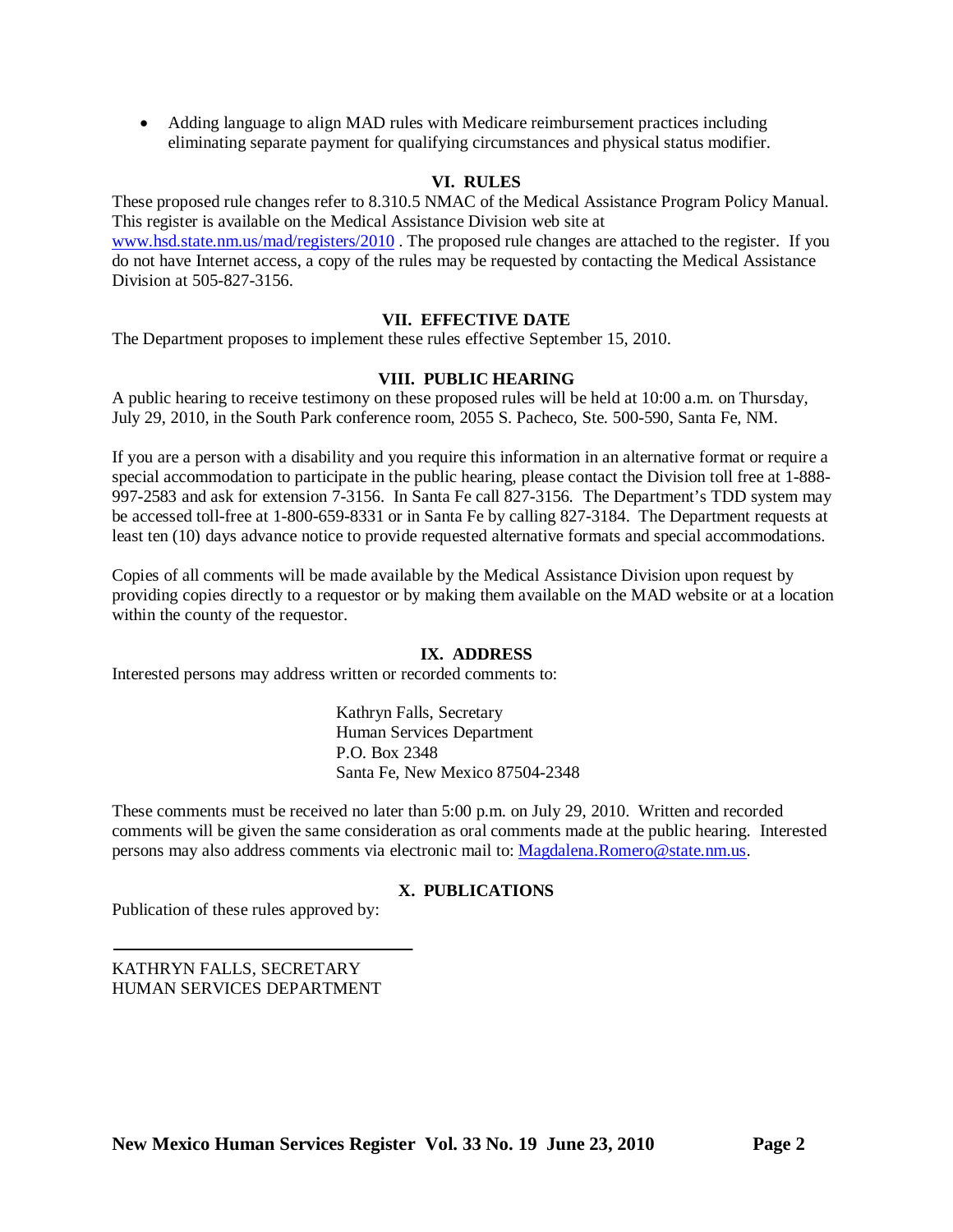## **TITLE 8 SOCIAL SERVICES CHAPTER 310 HEALTH CARE PROFESSIONAL SERVICES PART 5 ANESTHESIA SERVICES**

**8.310.5.1 ISSUING AGENCY:** New Mexico Human Services Department (HSD). [2/1/95; 8.310.5.1 NMAC - Rn, 8 NMAC 4.MAD.000.1, 6/1/03; A, 9/15/10]

**8.310.5.3 STATUTORY AUTHORITY:** [The New Mexico medicaid program is administered pursuant to regulations promulgated by the federal department of health and human services under Title XIX of the Social Security Act, as amended and by the state human services department pursuant to state statute. See Section 27-2-12 et seq. NMSA, 1978 (Repl. Pamp. 1991.] The New Mexico medicaid program and other health care programs are [2/1/95; 8.310.5.3 NMAC - Rn, 8 NMAC 4.MAD.000.3, 6/1/03; A, 9/15/10] administered pursuant to regulations promulgated by the federal department of health and human services under the Social Security Act as amended or by state statute. See NMSA 1978, Section 27-2-12 et seq.

**8.310.5.5 EFFECTIVE DATE:** February 1, 1995, unless a later date is cited at the end of a section. [2/1/95; 8.310.5.5 NMAC - Rn, 8 NMAC 4.MAD.000.5, 6/1/03; A, 9/15/10]

**8.310.5.6 OBJECTIVE:** [The objective of these regulations is to provide policies for the service portion of the New Mexico medicaid program. These policies describe eligible providers, covered services, noncovered services, utilization review and provider reimbursement.] The objective of these rules is to provide instruction for [2/1/95; 8.310.5.6 NMAC - Rn, 8 NMAC 4.MAD.000.6, 6/1/03; A, 9/15/10] the service portion of the New Mexico medicaid program.

**8.310.5.8 MISSION STATEMENT:** [The mission of the New Mexico medical assistance division (MAD) is to maximize the health status of medicaid eligible individuals to by furnishing payment for quality health services at levels comparable to private health plans.] To reduce the impact of poverty on people living in New Mexico and [2/1/95; 8.310.5.8 NMAC - Rn, 8 NMAC 4.MAD.002, 6/1/03; A, 9/15/10] to assure low income and disabled individuals in New Mexico equal participation in the lives of their communities.

**8.310.5.9 ANESTHESIA SERVICES:** [The New Mexico medicaid program (medicaid)] The medical assistance division (MAD) pays for medically necessary health services furnished to eligible recipients. To help New Mexico [medicaid] eligible recipients receive medically necessary services, [the New Mexico medical assistance division (MAD)] MAD pays for covered anesthesia services. [This part describes eligible providers, covered services, service limitations, and general reimbursement methodology. ] [2/1/95; 8.310.5.9 NMAC - Rn, 8 NMAC 4.MAD.714 & A, 6/1/03; A, 9/15/10]

**8.310.5.10 ELIGIBLE PROVIDERS:** [Upon approval of medical assistance division program provider participation agreements by MAD, the following providers are eligible to be reimbursed for providing anesthesia services: ]

A. Health care to eligible recipients is furnished by a variety of providers and provider groups. The reimbursement and billing for these services is administered by MAD. Upon approval of a New Mexico MAD provider participation agreement by MAD or its designee, licensed practitioners, facilities and other providers of services that meet applicable requirements are eligible to be reimbursed for furnishing covered services to eligible recipients. A provider must be enrolled before submitting a claim for payment to the MAD claims processing contractors. MAD makes available on the HSD/MAD website, on other program-specific websites, or in hard copy format, information necessary to participate in health care programs administered by HSD or its authorized agents, including program rules, billing instructions, utilization review instructions, and other pertinent materials. When enrolled, a provider receives instruction on how to access these documents. It is the provider's responsibility to access these instructions, to understand the information provided and to comply with the requirements. The provider must contact HSD or its authorized agents to obtain answers to questions related to the material or not covered by the material. To be eligible for reimbursement, a provider must adhere to the provisions of the MAD provider participation agreement and all applicable statutes, regulations, and executive orders. MAD or its selected claims processing contractor issues payments to a provider using electronic funds transfer (EFT) only. Providers must supply necessary information in order for payment to be made. Eligible providers include: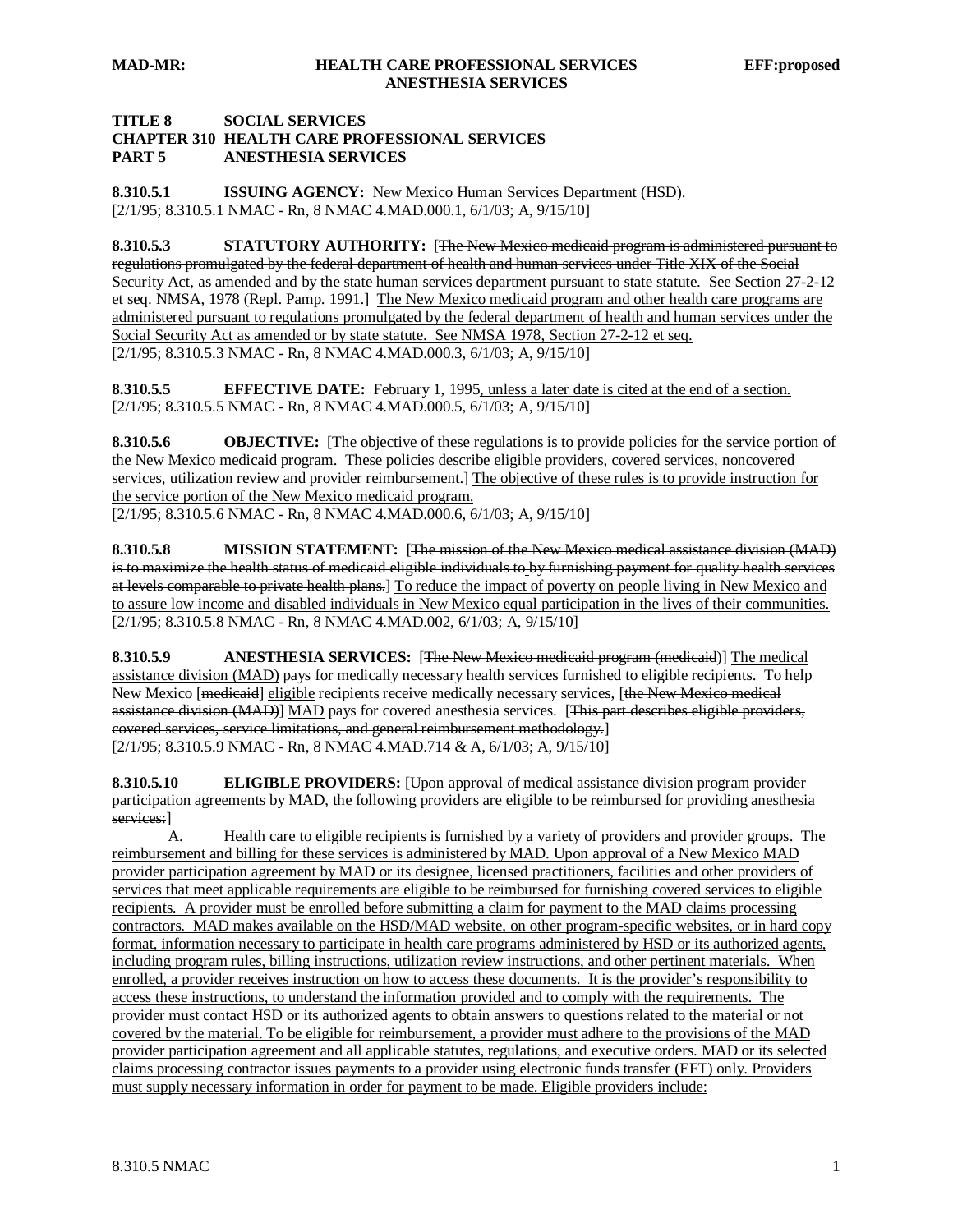$[A<sub>1</sub>]$  Individuals licensed to practice medicine or osteopathy who are certified or eligible to be certified by the American board of anesthesiology. Payments are made to an individual [providers] provider or the group practices to which they belong; for physicians not certified or eligible to be certified by the American board of anesthesiology, anesthesia services are limited to their scope of practice as determined by the medical board .

 $[\frac{B}{C}](2)$ Nurse anesthetists certified by the American association of nurse anesthetists council of certification and licensed as registered nurses[, ] within the scope of their practice and specialty as defined by state law.

[C.] (3.) [Anesthesiologist] Anesthesiology assistants certified by the national commission on the certification of [anesthesiologists] anesthesiology assistants (NCCAA) and licensed as [anesthesiologist] anesthesiology assistants within the scope of their practice and specialty as defined by state law.

 $[D,$ D**.** Once enrolled, providers receive a packet of information, including medicaid program policies, billing instructions, utilization review instructions, and other pertinent material from MAD. Providers are responsible for ensuring that they have received these materials and for updating them as new materials are received from MAD.]

[2/1/95; 8.310.5.10 NMAC - Rn, 8 NMAC 4.MAD.714.1 & A, 6/1/03; A, 9/15/10] B. When services are billed to and paid by a coordinated services contractor authorized by HSD, the provider must also enroll as a provider with the coordinated services contractor and follow that contractor's instructions for billing and for authorization of services.

**8.310.5.11 PROVIDER RESPONSIBILITIES:** [Providers who furnish services to medicaid recipients must comply with all specified medicaid participation requirements. See 8.302.1 NMAC, General Provider Policies. Providers must verify that individuals are eligible for medicaid at the time services are furnished and determine if medicaid recipients have other health insurance. Providers must maintain records which are sufficient to fully disclose the extent and nature of the services provided to recipients. See 8.302.1 NMAC, General Provider Policies.]

A. A provider who furnishes services to medicaid and other health care programs eligible recipients must comply with all federal and state laws, regulations, and executive orders relevant to the provision of medical services as specified in the MAD provider participation agreement. A provider must adhere to the MAD program rules and instruction as specified in this manual and its appendices, and program directions and billing instruction as specified in this manual and its appendices, and program directions and billing instructions, as updated. A provider is also responsible for following coding manual guidelines and CMS correct coding initiatives, including not improperly unbundling or up-coding services. See 8.302.1 NMAC, *General Provider Policies*.

B. A provider must verify that individuals are eligible for a specific health care program administered by HSD and its authorized agents, and must verify the eligible recipient's enrollment status at the time services are furnished. A provider must determine if an eligible recipient has other health insurance. A provider must maintain records that are sufficient to fully disclose the extent and nature of the services provided to an eligible recipient. See 8.302.1 NMAC, *General Provider Policies.*

[2/1/95; 8.310.5.11 NMAC - Rn, 8 NMAC 4.MAD.714.2, 6/1/03; A, 915/10]

**8.310.5.12 COVERED SERVICES:** [Medicaid] MAD covers anesthesia and monitoring services which are medically necessary for performance of surgical or diagnostic procedures, as required by the condition of the eligible recipient. All services must be provided within the limits of [<del>medicaid</del>] MAD benefits, within the scope and practice of anesthesia as defined by state law and in accordance with applicable federal and state and local laws and regulations.

[2/1/95; 8.310.5.12 NMAC - Rn, 8 NMAC 4.MAD.714.3, 6/1/03; A, 9/15/10]

**8.310.5.13 PRIOR APPROVAL AND UTILIZATION REVIEW:** All [medicaid] MAD services are subject to utilization review for medical necessity and program compliance. Reviews can be performed before services are furnished, after services are furnished and before payment is made, or after payment is made. See Section [MAD-705 [8.302.5 NMAC] 8.302.5 NMAC*, Prior Approval and Utilization Review.* [Once enrolled, providers receive instructions and documentation forms necessary for prior approval and claims processing.] The provider must contact HSD or its authorized agents to request utilization review instruction. It is the provider's responsibility to access these instructions or ask for paper copies to be provided, to understand the information provided, to comply with the requirements, and to obtain answers to questions not covered by these materials. When services are billed to and paid by a coordinated services contractor authorized by HSD, the provider must follow that contractor's instructions for authorization of services.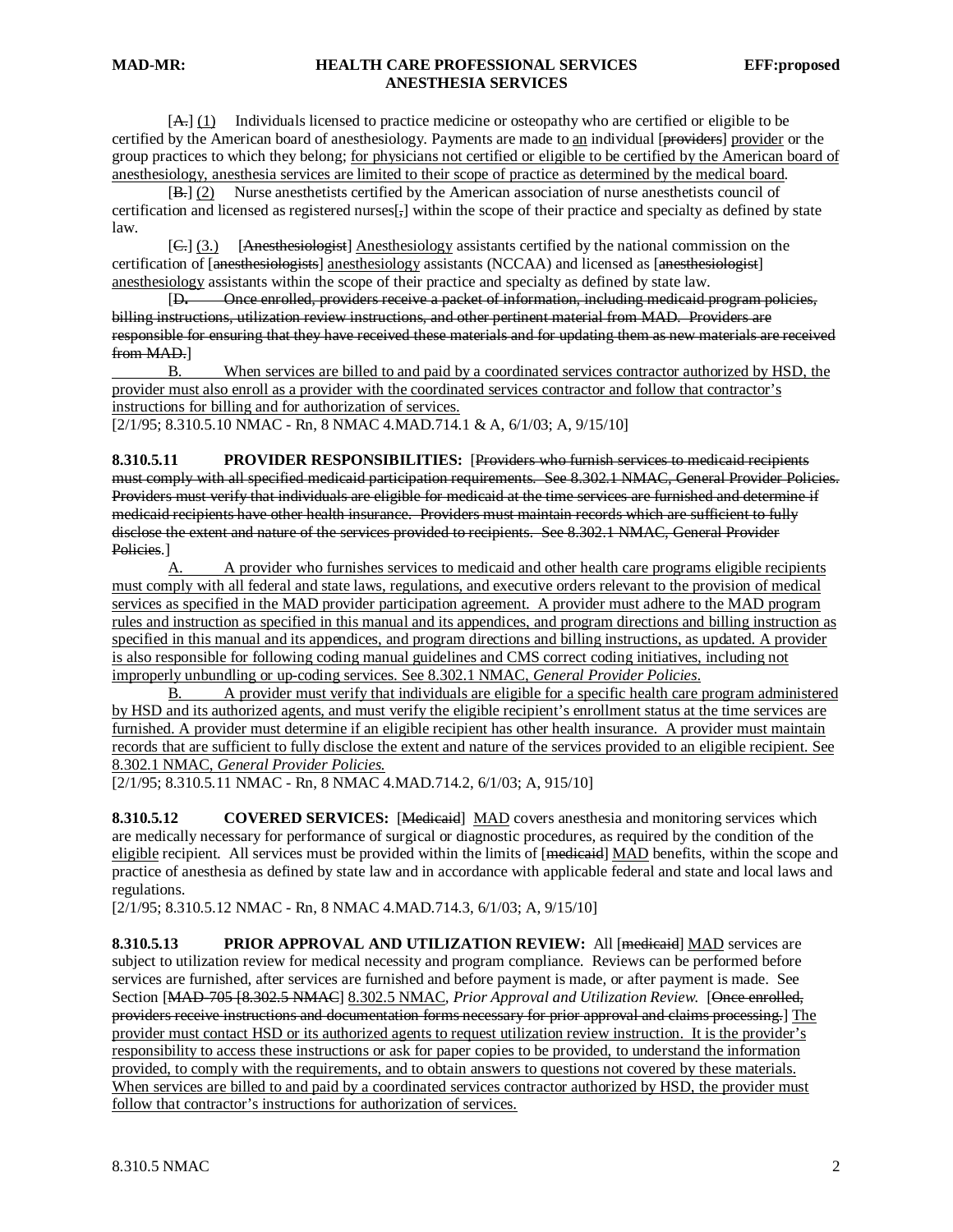A. **Prior approval:** Certain procedures or services can require prior approval from MAD or its designee. Services for which prior [approval] authorization was obtained remain subject to utilization review at any point in the payment [process.] process, including after payment has been made. See Subsection A of 8.311.2.16 NMAC, *Emergency Room Services.*

B. **Eligibility determination:** Prior [approval] authorization of services does not guarantee that [individuals are eligible for medicaid.] an individual is eligible for medicaid or other health care programs. [Providers must verify that individuals are eligible for medicaid at the time services are furnished and determine if medicaid recipients have other health insurance.] A provider must verify that an individual is eligible for a specific program at the time services are furnished and must determine if an eligible recipient has other health insurance.

C. **Reconsideration**: [Providers] A provider who [disagrees] disagrees with prior [approval] authorization request denials and other review decisions can request a re-review and a reconsideration. See Section [2/1/95; 8.310.5.13 NMAC - Rn, 8 NMAC 4.MAD.714.4, 6/1/03; A, 9/15/10] MAD-953 [8.350.2 NMAC], Reconsideration of Utilization Review Decisions.

**8.310.14 NONCOVERED SERVICES:** Anesthesia services are subject to the limitations and coverage restrictions which exist for other [medicaid] MAD services. See [Section MAD-602 [8.301.3 NMAC]] 8.301.3 NMAC, General Noncovered Services.

(A) When a provider performing the medical or surgical procedure also provides a level of anesthesia lower in intensity than moderate or conscious sedation, such as a local or topical anesthesia, payment for this service is considered to be part of the underlying medical or surgical service and will not be covered in addition to the procedure.

(B) An anesthesia service is not payable if the medical or surgical procedure is not a medicaid or other health care benefit.

(C) Separate payment is not allowed for qualifying circumstances; payment is considered bundled into the anesthesia allowance.

[2/1/95; 8.310.5.14 NMAC - Rn, 8 NMAC 4.MAD.714.5, 6/1/03; A, 9/15/10] (D) Separate payment is not allowed for modifiers (modifiers that begin with the letter "P") that are used to indicate that the anesthesia was complicated by the physical status of the patient.

#### **8.310.5.15 REIMBURSEMENT:**

A. [Anesthesia providers] An anesthesia provider must submit claims for reimbursement on the [HCFA-1500] CMS 1500 claim form or its successor. [See Section MAD-702 [8.302.2 NMAC]] See 8.302.2 NMAC, *Billing forMedicaid Services*. [Once enrolled, providers receive instructions on documentation, billing and elaims processing.] Reimbursement for anesthesia services is made at the lesser of the following:

- (1) the provider's billed charge; or
- (2) the maximum allowed by MAD for the specific service or procedure.

 [ (a) The provider's billed charge must be their usual and customary charge for services.

(b) "Usual and customary charge" refers to the amount which the provider charges the general public in the majority of cases for a specific procedure or service.]

B. The provider's billed charge must be their usual and customary charge for services.<br>C. "Usual and customary charge" refers to the amount which the provider charges the

"Usual and customary charge" refers to the amount which the provider charges the general public in the majority of cases for a specific procedure or service.

[B<sub>r</sub>] **D. Reimbursement units:** Reimbursement for anesthesia services is calculated using the MAD fee schedule anesthesia ["base units",] "base units" plus units for time.

(1) Each [surgical] anesthesia procedure is assigned a specific number of relative value units which becomes the "base unit" for the procedure. Units of time are also allowed for the procedure. Reimbursement is calculated by multiplying the total number of units by the [<del>dollar amount</del>] conversion factor allowed for each unit.

(2) The [<del>dollar amounts allowed</del>] <u>reimbursement</u> per anesthesia unit [<del>vary</del>] varies depending on who furnishes the service. Separate rates are established for a physician anesthesiologist, a medically-directed certified registered nurse [anesthesiologist] anesthetist (CRNA), [anesthesiologist] anesthesiology assistant (AA) and a nondirected CRNA.

 (3) Time units vary, depending on the service. For anesthesia provided directly by a physician anesthesiologist, CRNA, or an [anesthesiologist] anesthesiology assistant, one [(1)] time unit is allowed for each [fifteen (15)] 15 minute period [a] an eligible recipient is under anesthesia. For medical direction, one [(4)] time unit is allowed for each- $[\text{thirty} (30)]$  15 minute period.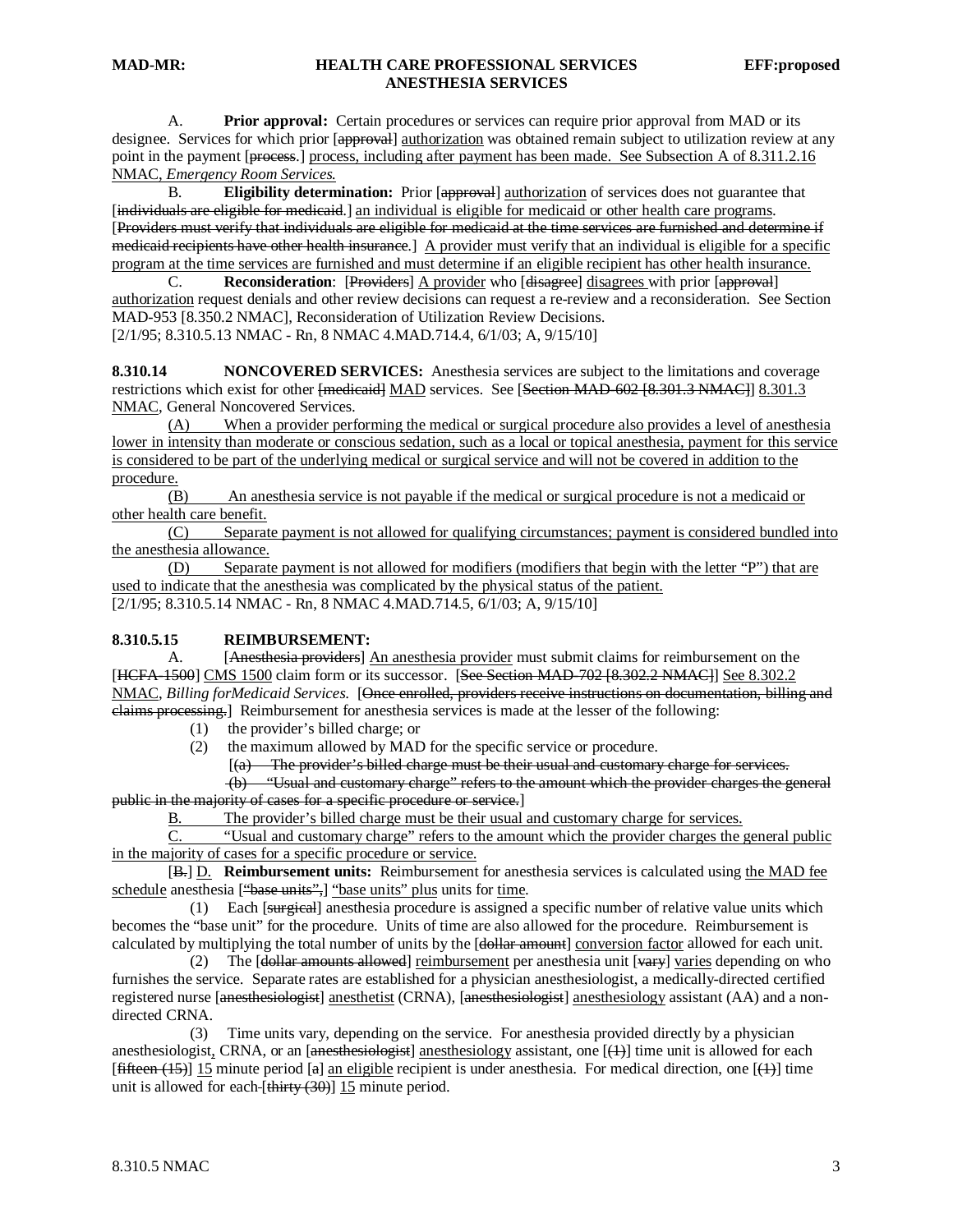[C.] E. **Medical direction:** Medical direction by a physician anesthesiologist, not the surgeon or assistant surgeon, to a certified registered nurse anesthetist (CRNA) or an [anesthesiologist] anesthesiology assistant (AA) is [payable using the following methodologies:] paid on the basis of 50 percent of the allowance for the service performed by the physician alone. Medical direction occurs if the physician medically directs qualified practitioners in two, three, or four concurrent cases and the physician performs the activities described below. Concurrency is defined with regard to the maximum number of procedures that the physician is medically directing within the context of a single procedure and whether these other procedures overlap each other. Concurrency is not dependent on each of the cases involving an eligible recipient. For example, if an anesthesiologist directs three concurrent procedures, two of which involve non-eligible recipients and the remaining a MAD eligible recipient, this represents three concurrent cases.

 $\overline{a}$  (see Fig. ).  $(1)$  For medical direction of two (2) nurse anesthetists or AA's performing two (2) concurrent procedures, the base units are reduced by ten percent (10%);

(2) For medical direction of three (3) nurse anesthetists performing three (3) concurrent procedures, the base units are reduced by twenty-five percent (25%); and

(3) For medical direction of four (4) nurse anesthetists performing four (4) concurrent procedures, the base units are reduced by forty percent (40%).]

 $\begin{bmatrix} 1 & 1 & 1 \\ 1 & 1 & 1 \end{bmatrix}$  $\overline{f(a)}(1)$  Time units for medical direction are allowed at one  $\overline{f(1)}$  time unit for each  $\overline{f\text{thirtv}(30)}$ 15 minute interval.

 $\begin{bmatrix} 1 & 1 & 1 \\ 1 & 1 & 1 \end{bmatrix}$ (b) All the following requirements must be met before anesthesiologists are reimbursed for medical direction:

(a) the anesthesiologist does not perform any other service during the same period of

(b) the anesthesiologist cannot furnish anesthesia and provide medical direction

concurrently;

time;

(c) the anesthesiologist provides pre-anesthesia examinations or evaluations; (d) the anesthesiologist participates in the anesthesia plan, including induction and

emergence;

(e) the anesthesiologist monitors the course of anesthesia administration at frequent

intervals;

(f) the anesthesiologist remains physically present and available in the operating suite for immediate diagnosis and treatment of emergencies; and

(g) the anesthesiologist provides any indicated post-anesthesia care.]

(2) Medical direction is a covered service only if the physician:

(a) performs a pre-anesthesia examination and evaluation; and

(b) prescribes the anesthesia plan; and

 (c) personally participates in the most demanding procedures of the anesthesia plan including induction and emergence; and

 (d) ensures that any procedures in the anesthesia plan that he/she does not perform are performed by a qualified anesthetist; and

(e) monitors the course of anesthesia administration at frequent intervals; and

 (f) remains physically present and available for immediate diagnosis and treatment of emergencies; and

(g) provides indicated post-anesthesia care.

 (3) For medical direction, the physician must document in the medical record that he performed the pre-anesthetic exam and evaluation, provided indicated post-anesthesia care, was present during some portion of the anesthesia monitoring, and was present during the most demanding procedures, including induction and emergence, where indicated.

 (4) A physician who is concurrently directing the administration of anesthesia to not more than four surgical patients may not ordinarily be involved in furnishing additional services to other patients. Addressing an emergency of short duration in the immediate area, administering an epidural or caudal anesthetic to ease labor pain, or periodic, rather than continuous, monitoring of an obstetrical patient does not substantially diminish the scope of control exercised by the physician in directing the administration of anesthesia to surgical patients. Medical direction criteria are met even though the physician responds to an emergency of short duration.

 (5) While directing concurrent anesthesia procedures, a physician may receive patients entering the operating suite for the next surgery, check or discharge patients in the recovery room, or handle scheduling matters without affecting fee schedule payment.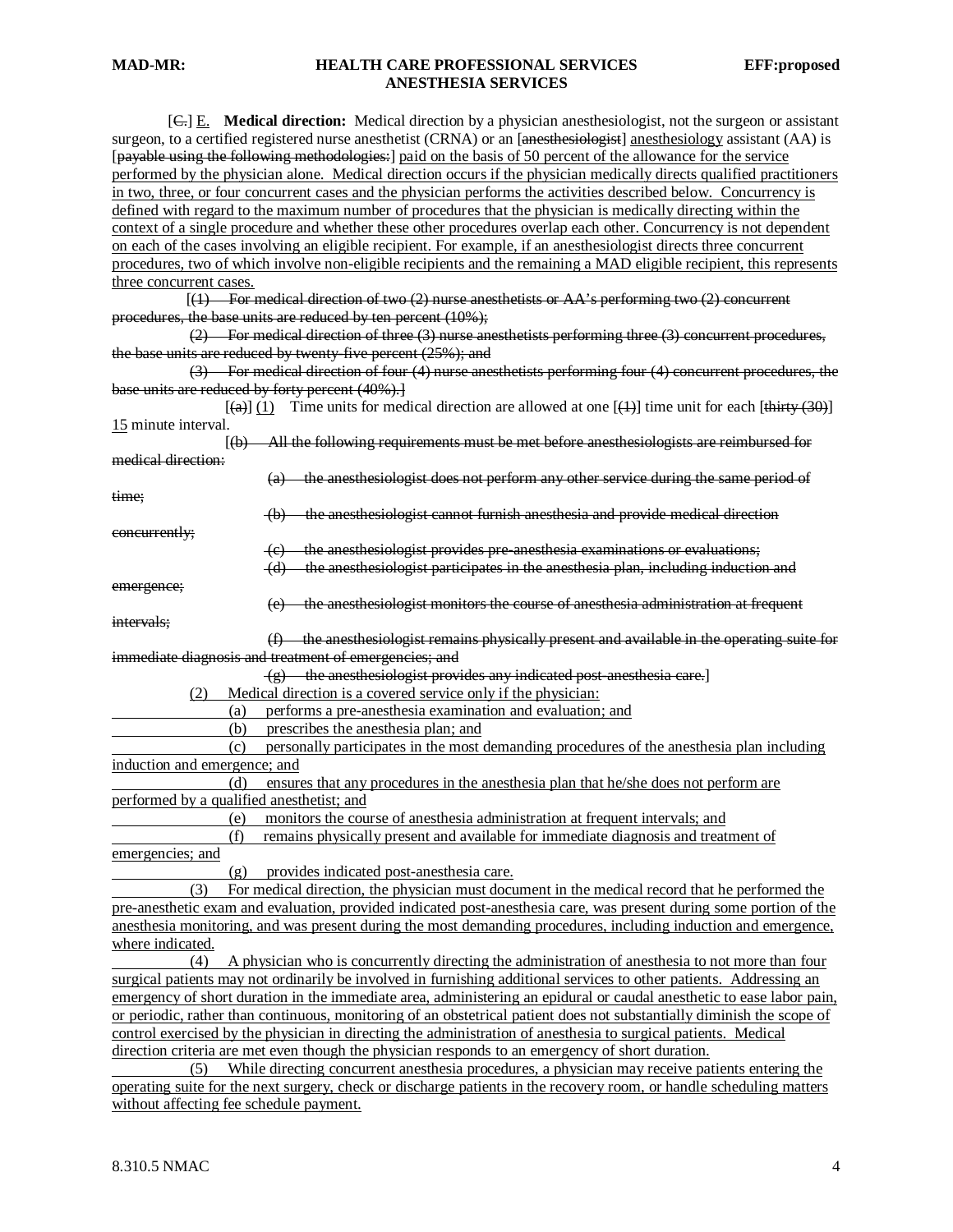(6) If a physician leaves the immediate area of the operating suite for other than short durations or devotes extensive time to an emergency case or is otherwise not available to respond to the immediate needs of the surgical patient, the physician's services to the surgical patients are supervisory in nature. Medical direction cannot be billed.

[ $\leftrightarrow$ ] **F.** Monitored anesthesia care: Medically necessary monitored anesthesia care (MAC) services are reimbursed at base units plus time units.

(1) "Monitored anesthesia care" [as defined by the American society of anesthesiologists] is anesthesia care that involves the intraoperative monitoring by a physician or qualified practitioner under the medical direction of a physician, or of the eligible recipient's vital physiological signs in anticipation of the need for administration of general anesthesia, or of the development of adverse physiological eligible recipient reaction to the surgical procedure and includes:

(a) performance of a pre-anesthetic examination and evaluation;

(b) prescription of the [anesthetic] anesthesia care required;

 (c) continuous intraoperative monitoring by a physician anesthesiologist or qualified certified registered nurse anesthetist of the eligible recipient's physiological signs;

 (d) administration of medication or other pharmacologic therapy as can be required for the diagnosis and treatment of emergencies; and

(e) provision of indicated postoperative anesthesia care.

(2) For MAC, documentation must be available to reflect pre- and post-anesthetic evaluations and intraoperative monitoring.<br> $[(2)] (3)$  Me

 $\overline{a}$ Medical direction for monitored anesthesia is reimbursed if it meets the medical direction requirements.

G**. Medical supervision:** If an anesthesiologist is medically directing more than four CRNAs, the service must be billed as medically supervised as opposed to medically directed anesthesia services. The MAD payment to the CRNA will be 50 percent of the MAD allowable amount for the procedure. Payment to the anesthesiologist will be based on three base units per procedure when the anesthesiologist is involved in furnishing more than four procedures concurrently or is performing other services while directing the concurrent procedure.

**[ E**. **Epidural rates:** Reimbursement for an initial epidural is paid using the base units for the procedure plus time units required to perform the initial procedure. No additional units for risk factors or time can be billed for epidural anesthesia. All subsequent epidural injections are paid at one (1) unit per injection.]

H**. Obstetric anesthesia:** Reimbursement for neuraxial labor anesthesia is paid using the base units plus one unit per hour for neuraxial analgesia management including direct patient contact time (insertion, management of adverse events, delivery, and removal).

I**. Unusual circumstances:** When it is medically necessary for both the CRNA and the anesthesiologist to be completely and fully involved during a procedure, full payment for the services of each provider is allowed. Documentation supporting the medical necessity for both must be noted in the patient's record.

J**. Pre-anesthetic exams/cancelled surgery:** A pre-anesthetic examination and evaluation of a patient who does not undergo surgery may also be considered for payment. Payment is determined under the physician fee schedule for the medical or surgical service.

[ E] K. **Performance of standard procedures:** If an anesthesiologist performs procedures which are generally performed by other physicians without specific anesthesia training, such as local anesthesia or an injection, the anesthesiologist is reimbursed the fee schedule amount for performance of the procedure. Reimbursement is not made for base units or units for time.

L. **Add-on codes for anesthesia:** Add-on codes for anesthesia involving burn excisions or debridement and obstetrical anesthesia are paid in addition to the primary anesthesia code. Anesthesia add-on codes are priced differently than multiple anesthesia codes. Only the base unit of the add-on code will be allowed. All anesthesia time must be reported with the primary anesthesia code. There is an exception for obstetrical anesthesia. MAD requires for the obstetrical add-on codes, that the anesthesia time be separately reported with each of the primary and the add-on codes based on the amount of time appropriately associated with either code. Both the base unit and the time units for the primary and the add-on obstetrical anesthesia codes are recognized.

#### M. **Anesthesia services furnished by the same physician providing the medical and surgical** s**ervice:**

 (1) A physician who both performs and provides moderate sedation for medical/surgical services will be paid for the conscious sedation consistent with CPT guidelines; however, a physician who performs and provides local or minimal sedation for these procedures cannot bill and cannot be paid separately for the sedation services. The continuum of complexity in anesthesia services (from least intense to most intense) ranges from: